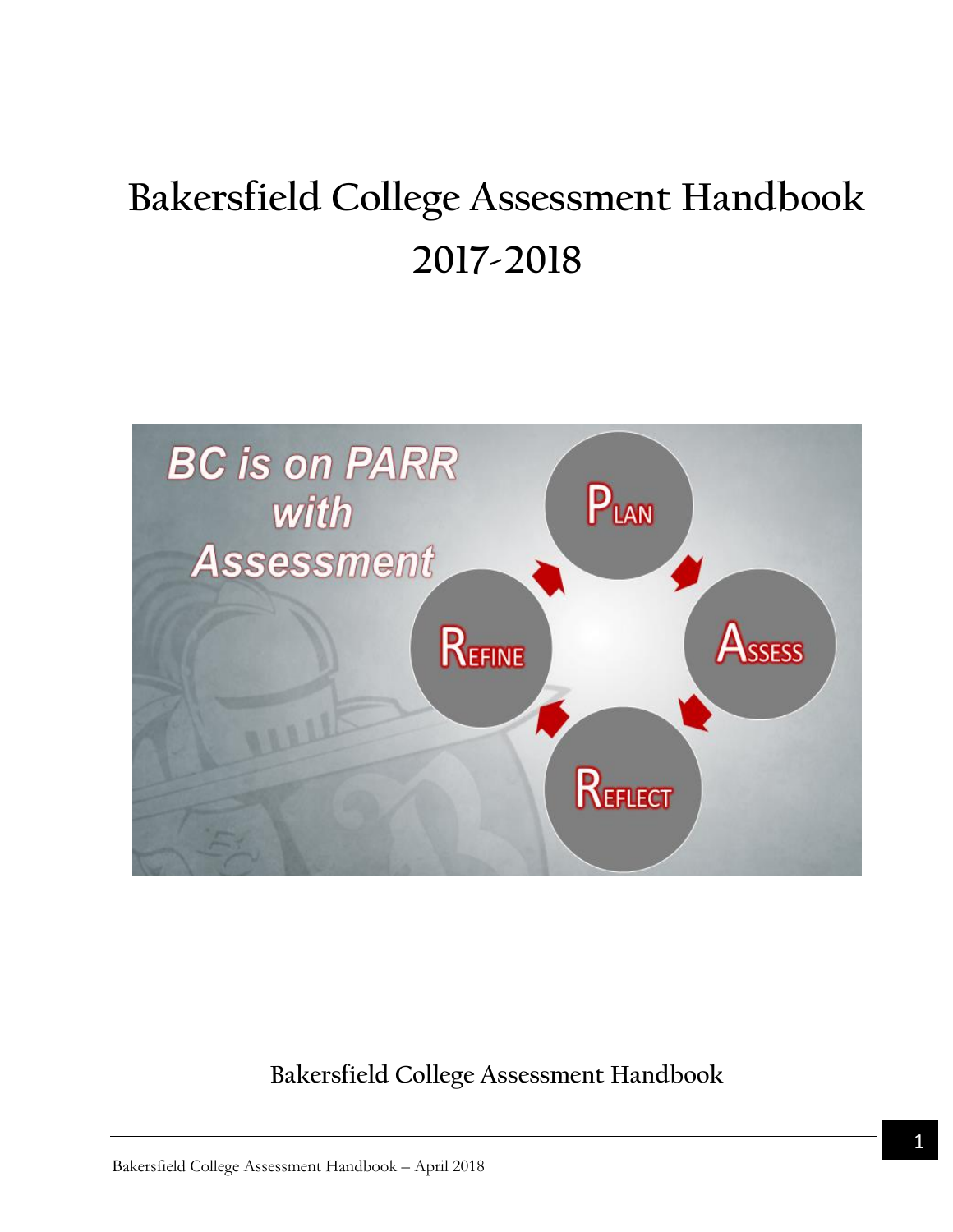## TABLE OF CONTENTS

| I.  |  |
|-----|--|
|     |  |
|     |  |
|     |  |
|     |  |
|     |  |
|     |  |
|     |  |
|     |  |
|     |  |
|     |  |
|     |  |
|     |  |
|     |  |
|     |  |
|     |  |
| V.  |  |
| VI. |  |
|     |  |
|     |  |
|     |  |
|     |  |
|     |  |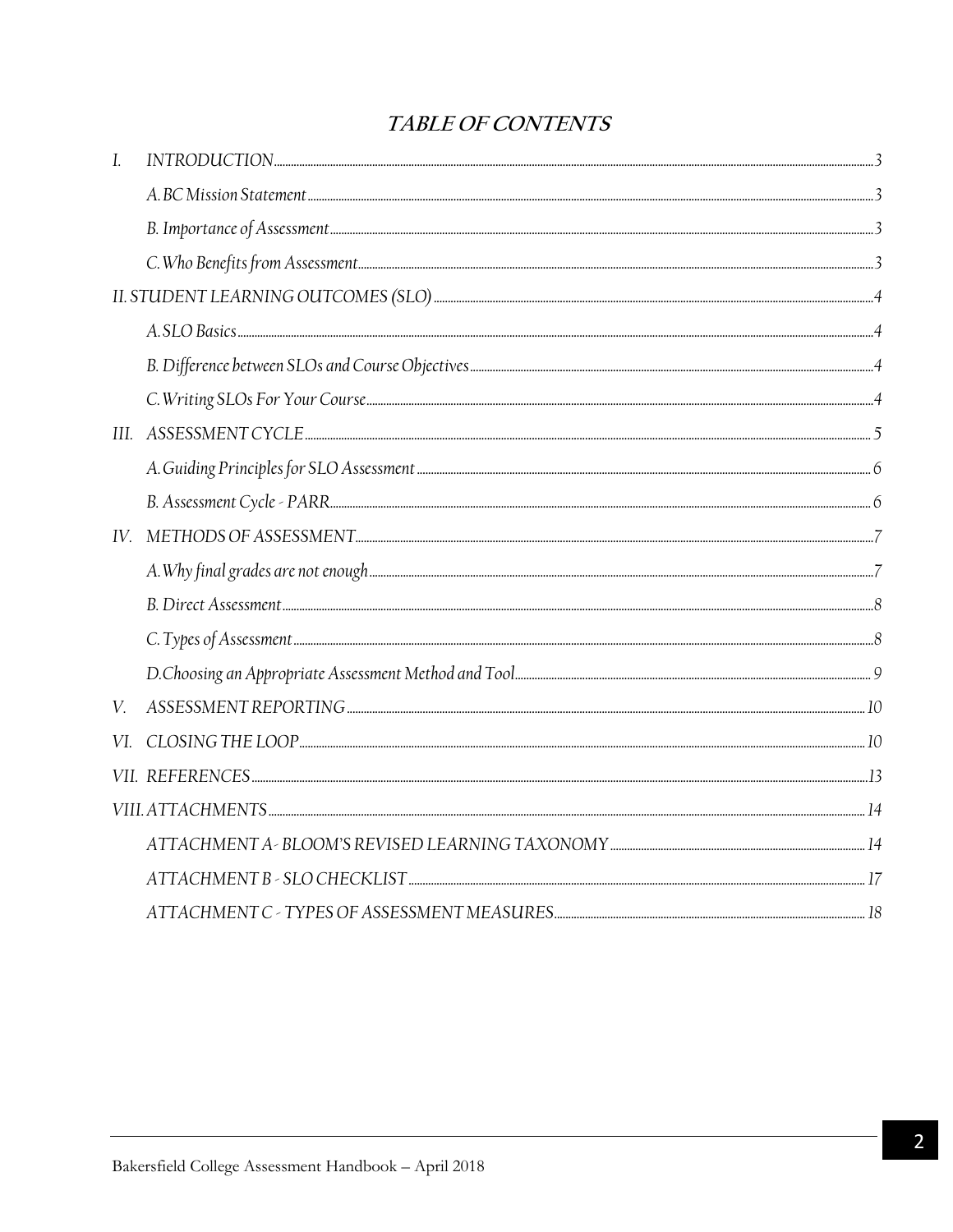# **Bakersfield College Assessment Handbook**

## <span id="page-2-0"></span>**I. INTRODUCTION**

## <span id="page-2-1"></span>**A. [BC Mission Statement](#page-2-1)**

Bakersfield College provides opportunities for students from diverse economic, cultural, and educational backgrounds to attain Associate and Baccalaureate degrees and certificates, workplace skills, and preparation for transfer. Our rigorous and supportive learning environment fosters students' abilities to think critically, communicate effectively, and demonstrate competencies and skills in order to engage productively in their communities and the world.

## <span id="page-2-2"></span>**B. [Importance of](#page-2-2) Assessment**

The Accrediting Commission for Community and Junior Colleges (ACCJC) requires that institutions define and assess student learning outcomes, discuss the data, and make improvements based on the data (ACCJC, 2014, Standards I.B and II.A.1, 2, and 3).

Bakersfield College faculty recognize that a full commitment to developing and assessing student learning outcomes fosters a student centered approach to teaching that reflects the core of the college's mission allowing us to strengthen our courses, programs, and institution. Furthermore, SLO assessment is used as a foundation for data driven decision making with regard to institutional planning and budgeting. We accept that, as faculty members, part of our professional responsibility is to participate in the SLO assessment process to ultimately strengthen institutional performance and public accountability.

## <span id="page-2-3"></span>**C. Who Benefits from Assessment**

One of the great advantages of SLO assessment is that when done in a systematic way, the process benefits students, faculty and administration.

For students, participating in SLO Assessment will:

- communicate clear expectations about what is important in a course or program.
- inform them that they will be evaluated in a consistent and transparent way.
- reassure them that there is common core content across all sections of a course.

For faculty, participating in SLO Assessment will:

- help them determine what is and what is not working in their courses and/or programs.
- facilitate valuable interdisciplinary and intercampus discussions.
- provide powerful evidence to justify needed resources to maintain and/or improve programs.
- allow them to tell their story to individuals outside their area (e.g. administrators, employers, prospective students, transfer institutions, politicians, accreditors, etc.).
- provide reassurance that all faculty teaching a specific course agree to address certain core content.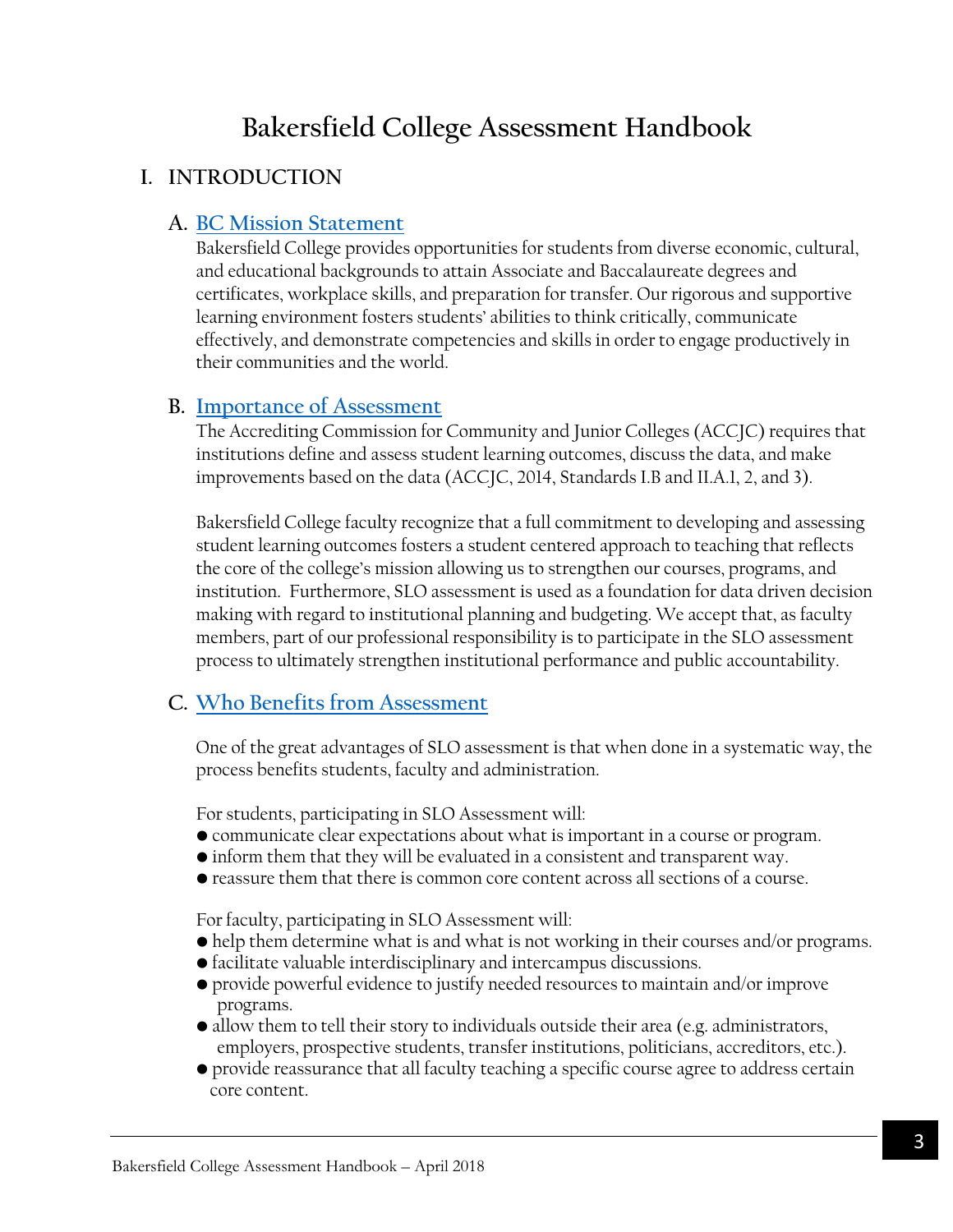For administrators, participating in SLO Assessment will:

- demonstrate an institutional commitment to continually improve academic programs and services offered by the college.
- provide valuable data to support requests for funds from state and local government, and private donors.
- demonstrate accountability to funding sources.
- provide valuable data for academic planning and decision-making.
- enable them to inform elected officials, local businesses, and potential donors about the college's impact on our students and our community in a very compelling and convincing way (Cartwright, Weiner, & Streamer-Veneruso, 2010).

## <span id="page-3-4"></span><span id="page-3-0"></span>**II. STUDENT LEARNING OUTCOMES (SLO)**

## <span id="page-3-1"></span>**A.** [SLO Basics](#page-3-4)

- 1. SLOs are concise, measurable statements about what a student should know, think or be able to do upon completion of the course and are clearly stated on all syllabi. The outcomes may involve knowledge (cognitive), skills (behavioral), or attitudes (affective) that provide evidence that learning has occurred as a result of a specific course, program activity, or process. SLO refers to an overarching outcome for a course, program, degree or certificate, or student services area (such as the library).
- 2. Outcomes are written using action verbs which follow higher-order skills on Bloom's Taxonomy *[\(See](#page-13-2) ATTACHMENT A*)
- 3. Typically, **three to five** outcomes are sufficient to cover a single course. If the course outline currently lists more than ten outcomes, they likely are not outcomes but are course **objectives, small** steps that lead toward a goal (the SLO).

## <span id="page-3-5"></span><span id="page-3-2"></span>**B. [Difference between SLOs](#page-3-5) and Course Objectives**

- Course SLOs are the intended learning outcomes; objectives are the things that must be taught/covered in order to achieve those learning outcomes (ACCJC, 2009, p. 3).
- Objectives specify distinct steps taken to achieve an outcome. **Objectives are the means, not the ends.**

## <span id="page-3-6"></span><span id="page-3-3"></span>**C. [Writing SLOs For Your Course](#page-3-6)**

- 1. Review your course description what is the class about?
- 2. Consider asking yourself, what are the three five key things students should learn in this class?*(If you ran into a student who had taken your class the previous semester, what would you hope the student would say about what he/ she took away from your course? (*Iredale et al, 2016).
- 3. Review the major assignments and exams for the course. What knowledge, skills and abilities do the students demonstrate on these measures? Consider how the course relates to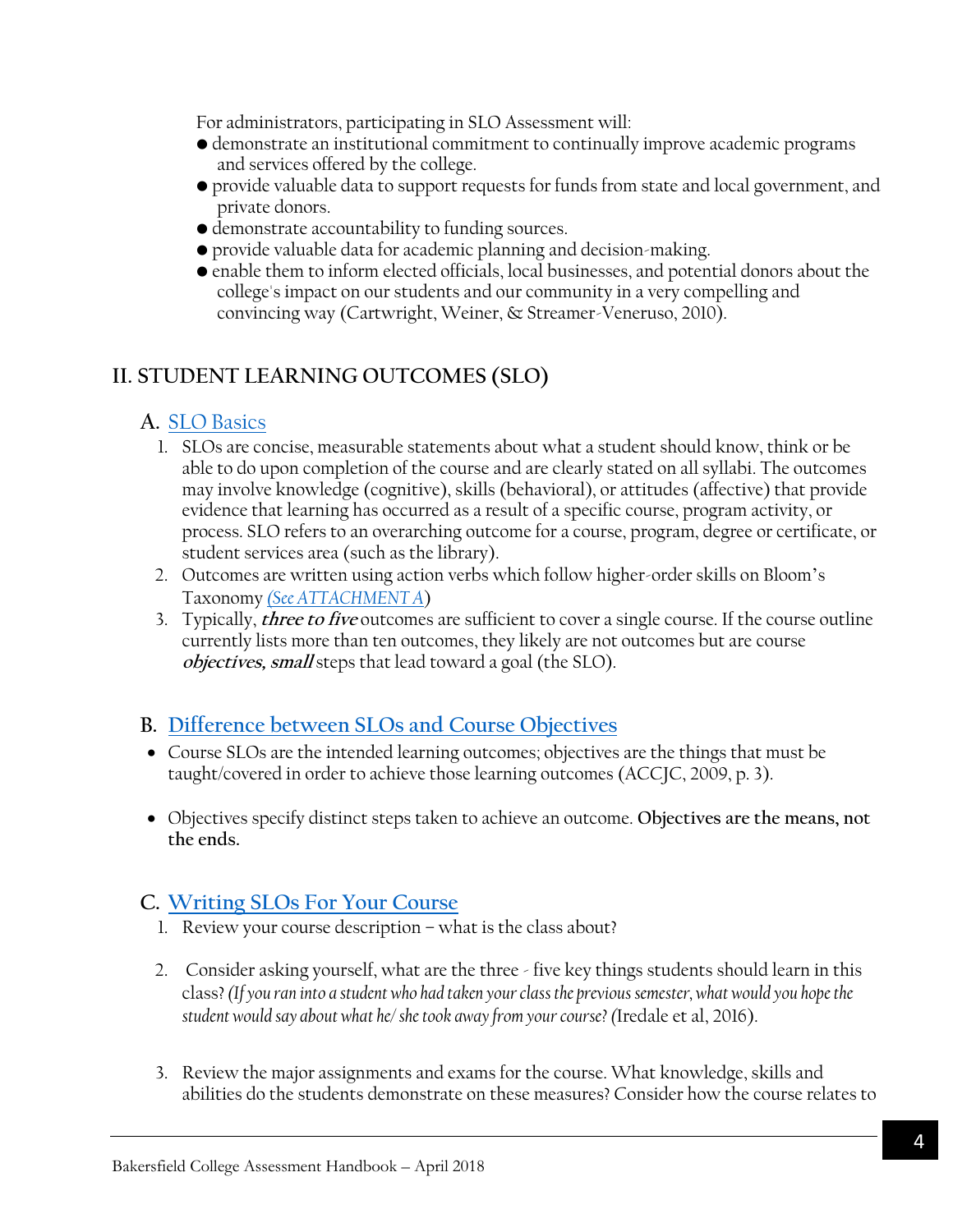others above or below it in a sequence, as there should be some parallelism and a building of skills and knowledge.

- 4. Does your department or program have any thematic outcomes that should be included? For example, many courses within the health professions include outcomes relating to multiculturalism and professionalism.
- 5. When stating expected learning outcomes, it is important to use verbs that describe exactly what the learner(s) will be able to do upon completion of the course. Examples of good action words to include: compile, identify, create, plan, revise, analyze, design, select, utilize, apply, demonstrate, prepare, use, compute, discuss, explain, predict, assess, compare, rate, critique, outline, or evaluate.

For more guidance on developing effective student learning outcomes. See the following ATTACHMENTS:

**SEE ATTACHMENT A- Bloom's [Revised Taxonomy with 3 domains](#page-13-2) [SEE ATTACHMENT B](#page-16-0) - SLO Checklist**

# <span id="page-4-0"></span>**III. ASSESSMENT CYCLE BC is on PARR with Assessment**

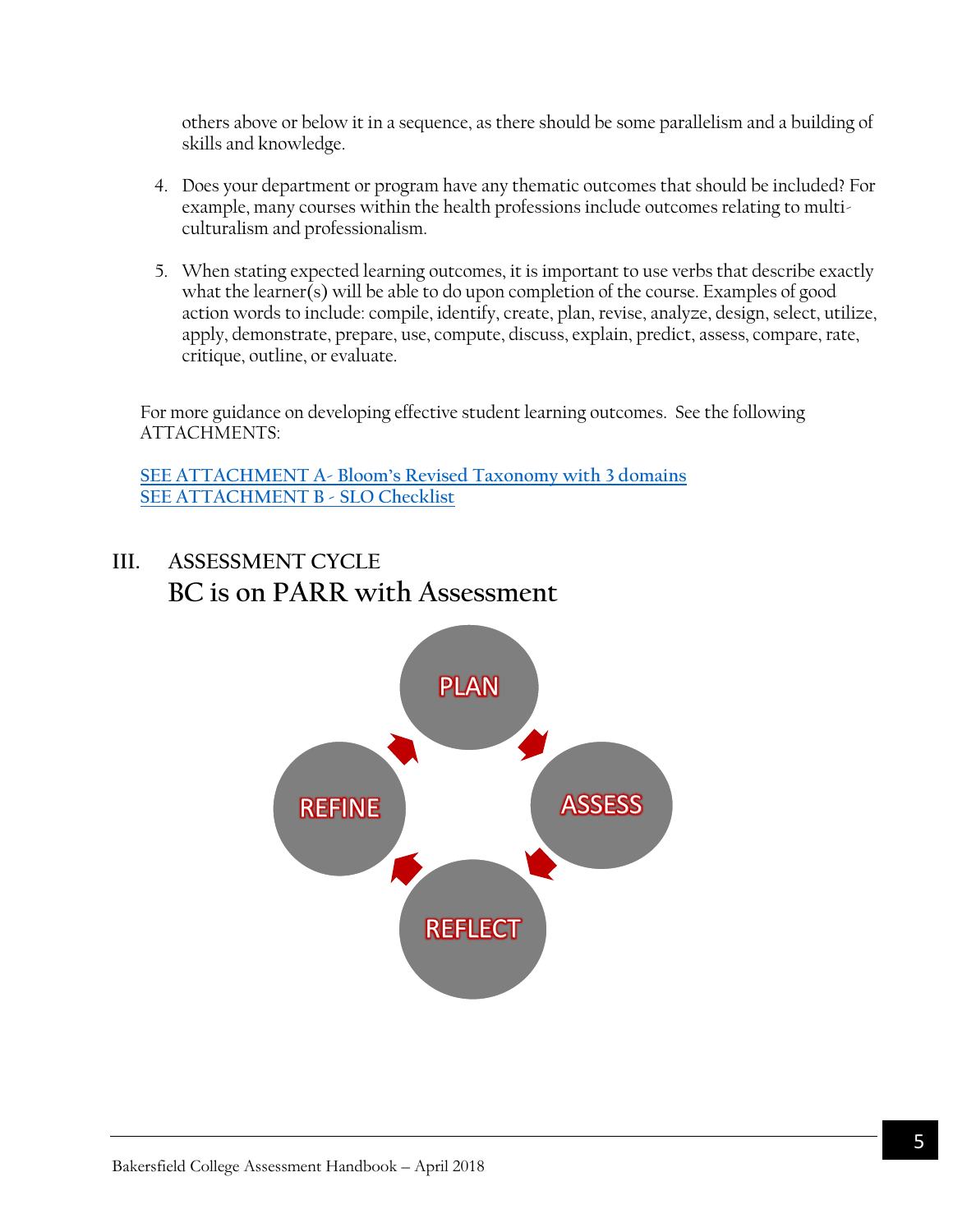|               | Before Semester<br><b>Starts</b> | During<br>Semester | End of Semester | Next Semester |
|---------------|----------------------------------|--------------------|-----------------|---------------|
| <b>PLAN</b>   |                                  |                    |                 |               |
| <b>ASSESS</b> |                                  |                    |                 |               |
| REFLECT       |                                  |                    |                 |               |
| <b>REFINE</b> |                                  |                    |                 |               |

The assessment cycle provides for ongoing and continuous assessment of student learning outcomes. The steps of the assessment cycle were developed using the ASCCC's ten guiding principles, as defined below:

## <span id="page-5-2"></span><span id="page-5-0"></span>**A.** [Guiding Principles for SLO Assessment](#page-5-2)

BC faculty recognize the value in meaningful assessment of student learning outcomes and subscribes to the following ASCCC (2010) guiding principles for SLO assessment:

- 1. Faculty have the primary responsibility for developing assessment tools and determining the uses of data that are collected, and therefore faculty engagement and active involvement in SLO assessment is essential.
- 2. Outcomes assessment is a process that should involve all appropriate participants at each level of the college, not just select groups or individuals.
- 3. SLOs and SLO assessment should be connected to the overall culture of the college through the college vision or values statement, program review processes, and college curriculum, planning, and budgeting processes.
- 4. SLOs should be clearly mapped and aligned throughout a course sequence and among various levels (course, program, institution) to achieve the most efficient and effective assessment.
- 5. SLO assessment should be as authentic as possible and should be minimally intrusive to the educational experience of students and the instructional planning and performance of faculty.
- 6. Rather than relying on one assessment method for all situations, effective assessment may benefit from a variety of methods, even within a single course, that can respond to different learning outcomes, teaching styles, and student learning needs.
- 7. Assessment data does not exist in a vacuum and must be analyzed alongside all other factors that may impact attainment of outcomes.
- 8. SLO Assessment processes and grading are different but mutually compatible activities and should complement rather than conflict with each other.
- 9. Effective outcomes assessment requires a college commitment of sufficient staff and resources.
- 10. SLO assessment of student learning outcomes is a process that is separate from faculty evaluation.

## <span id="page-5-3"></span><span id="page-5-1"></span>**B. [Assessment Cycle](#page-5-3) - PARR**

The assessment cycle is ongoing and continuous. The steps of the assessment cycle were developed using the ten principles listed in above and are defined below: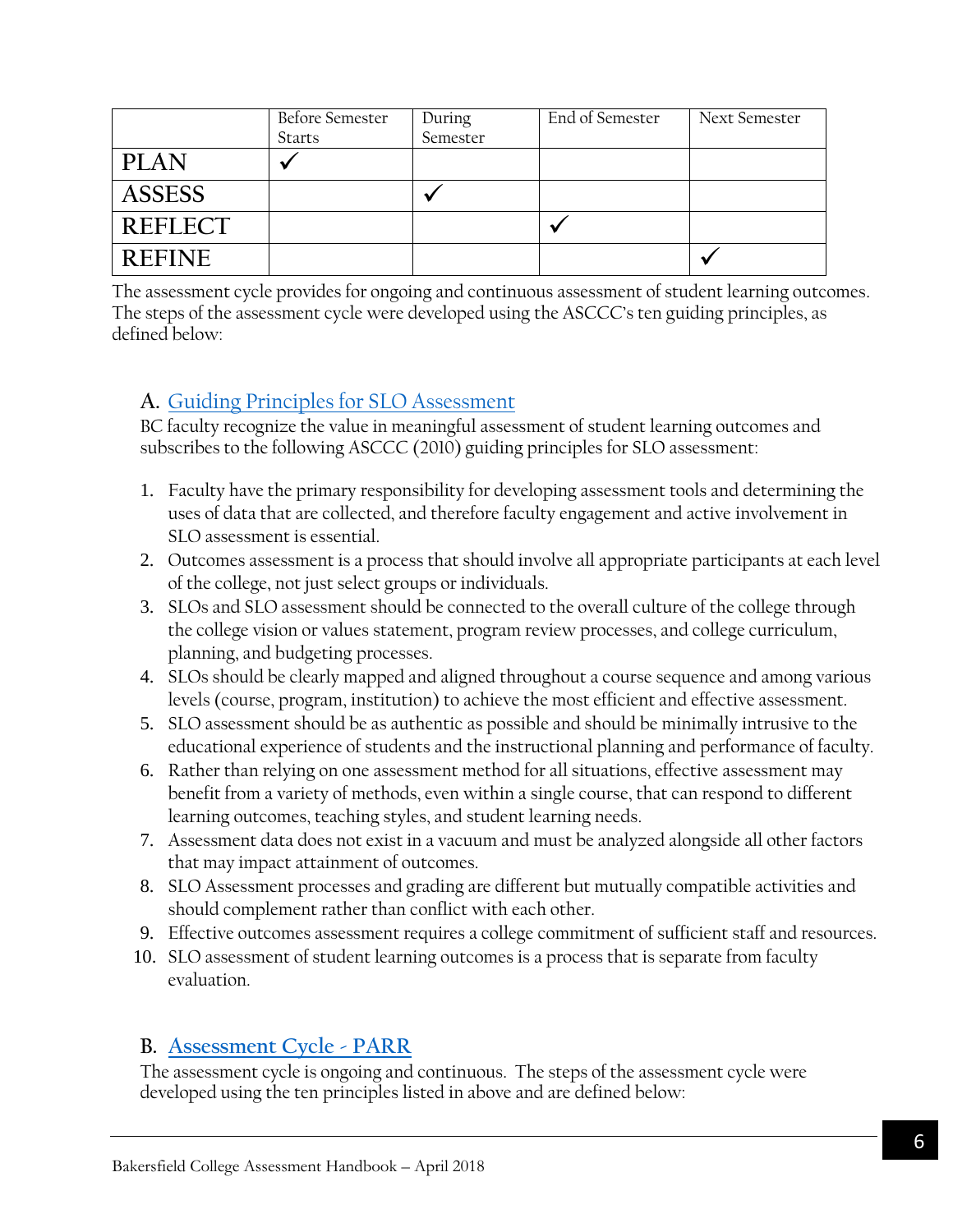- 1. **Plan -Assignment/test/project/activity you are using to assess the SLO(s).** Review SLOs from course outline of record (COR). Review/develop assessment tool (ex. assignment, test, project, activity) you will use to assess whether student has met the SLO.
- 2. **Assess - Conduct the activity and collect the data**

Complete assessment in the course sometime during the semester.**Reflect - Analyze the data.**

- Overall How did the data inform your teaching practice? ex. What went well? What did not go well? What will you do differently next time?
- Conclusions drawn ex. Discuss the assessment tool's effectiveness in providing evidence whether students achieved SLO
- Improvement Plan discuss how the results will be used to improve student learning and what changes will be made to improve student attainment of the SLO.
- 3. **Refine - Develop and implement an improvement plan.**
	- To the extent possible, in the following semesters, implement changes to teaching, curriculum, course delivery, etc. utilizing the plan for improvement.
	- Discuss timing of implementation.
- 4. **Start P-A-R-R cycle again, assess the impact of the change and share results during next assessment cycle.**

During subsequent semester, reassess SLOs and analyze results. Document re-assessment results.

## <span id="page-6-0"></span>**IV. METHODS OF ASSESSMENT**

## <span id="page-6-2"></span><span id="page-6-1"></span>**A.** [Why final grades are not enough](#page-6-2)

It is tempting to ask why we cannot just look at final grades to determine whether a course is successful. Although counting letter grades is easy, it does not give us specific information about how students perform on specific learning outcomes across various sections of a course.

There is one key distinction between scoring an outcome and grading a student: Final grades are an aggregate assessment of a student's entire body of work for a course. Consequently, looking at a distribution of final grades may provide only vague information about the degree to which students have learned each discernable outcome that has been identified for the course. For example, although one might easily determine that a student's average grade in English B1A is a B, that doesn't tell us about the degree to which the student has achieved various outcomes, such as essay organization, research documentation, or reading comprehension. In short, grades do not provide specific information about students' performances on discrete tasks and outcomes or consistent data across sections. Scoring student performance on specific outcomes, however, can give us that information (Iredale, Baxley, & Demarest, 2016, p.6-7).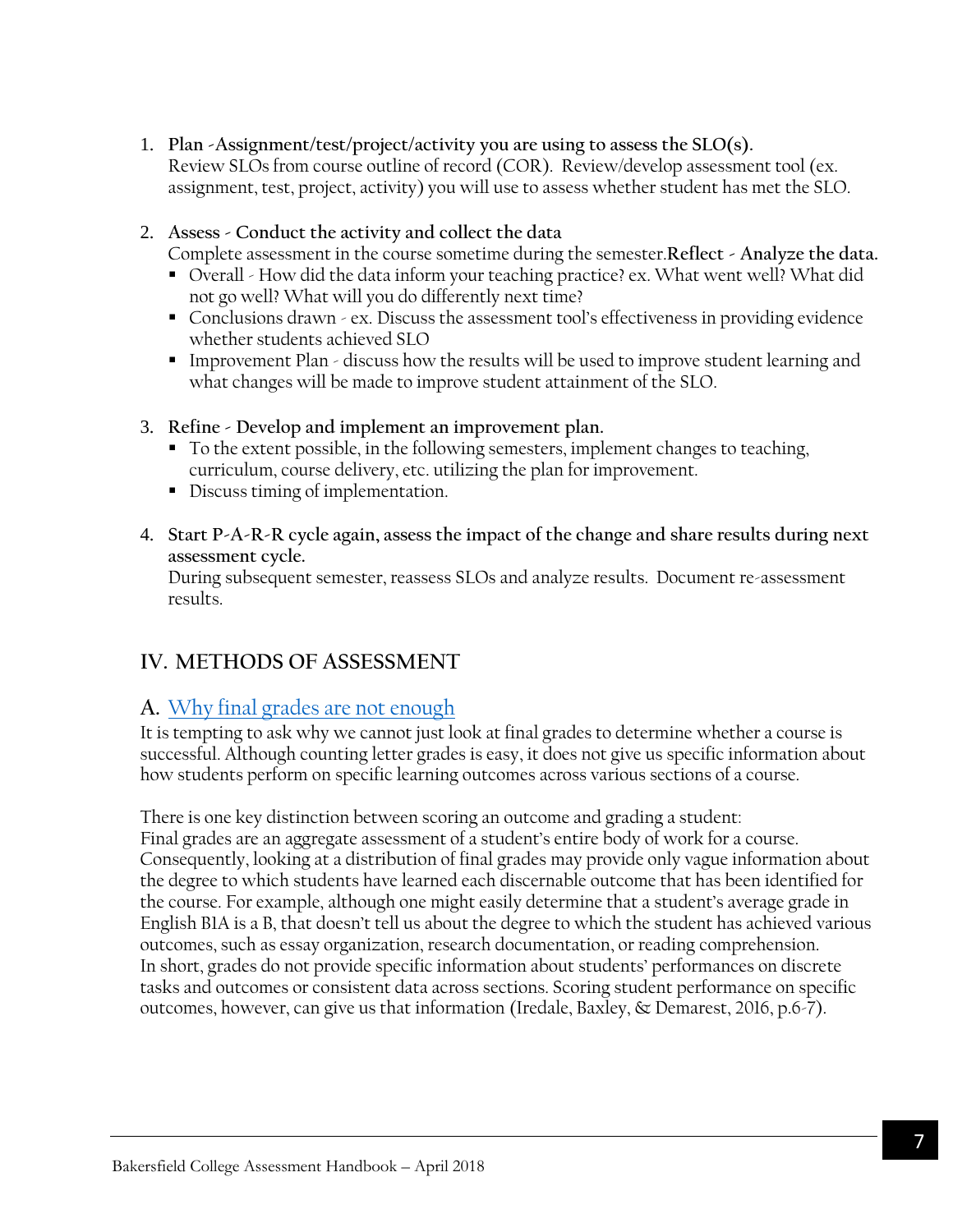#### <span id="page-7-0"></span>**B. [Direct Assessment](#page-7-0)**

Direct assessment uses methods for assessing actual samples of student work to provide evidence of student performance relative to the learning outcomes. As instructors, we are very well practiced in the area of direct assessment. Every time we ask our students to write an essay, conduct an experiment, take an exam, solve an equation, or demonstrate an activity, we are asking them to show us what they know or what they can do.

In this way, we are directly assessing the degree to which they have mastered a learning outcome. Best practice suggests that we should assess our students directly when we are trying to gauge students' knowledge and skills.

Common direct assessment tools: *[\(See ATTACHMENT](#page-16-0) C)*

- Student Portfolio Evaluation
- Student Performances
- Tests and Examinations
- Thesis Evaluation
- Pre-test/Post-test Evaluation

## <span id="page-7-2"></span><span id="page-7-1"></span>**C. [Types of Assessment](#page-7-2)**

Two types of direct assessment are formative and summative as defined below:

#### **1. Formative Assessment**

Formative assessment monitors student learning to provide ongoing feedback that can be used by instructors to improve their teaching and by students to improve their learning. More specifically, formative assessments:

- help students identify their strengths, weaknesses, and target areas that need work
- help faculty recognize where students are struggling and address problems immediately

Formative assessments are generally *low stakes*, which means that they have low or no point value. Examples of formative assessments include asking students to: draw a concept map in class to represent their understanding of a topic, submit one or two sentences identifying the main point of a lecture, or turn in a research proposal for early feedback.

#### **2. Summative Assessment**

Summative assessment evaluates student learning at the end of an instructional unit by comparing it against some standard or benchmark. Summative assessments are often *high stakes*, which means that they have a high point value.

Examples of summative assessments include: a midterm exam, a final project, a paper, a senior recital, etc.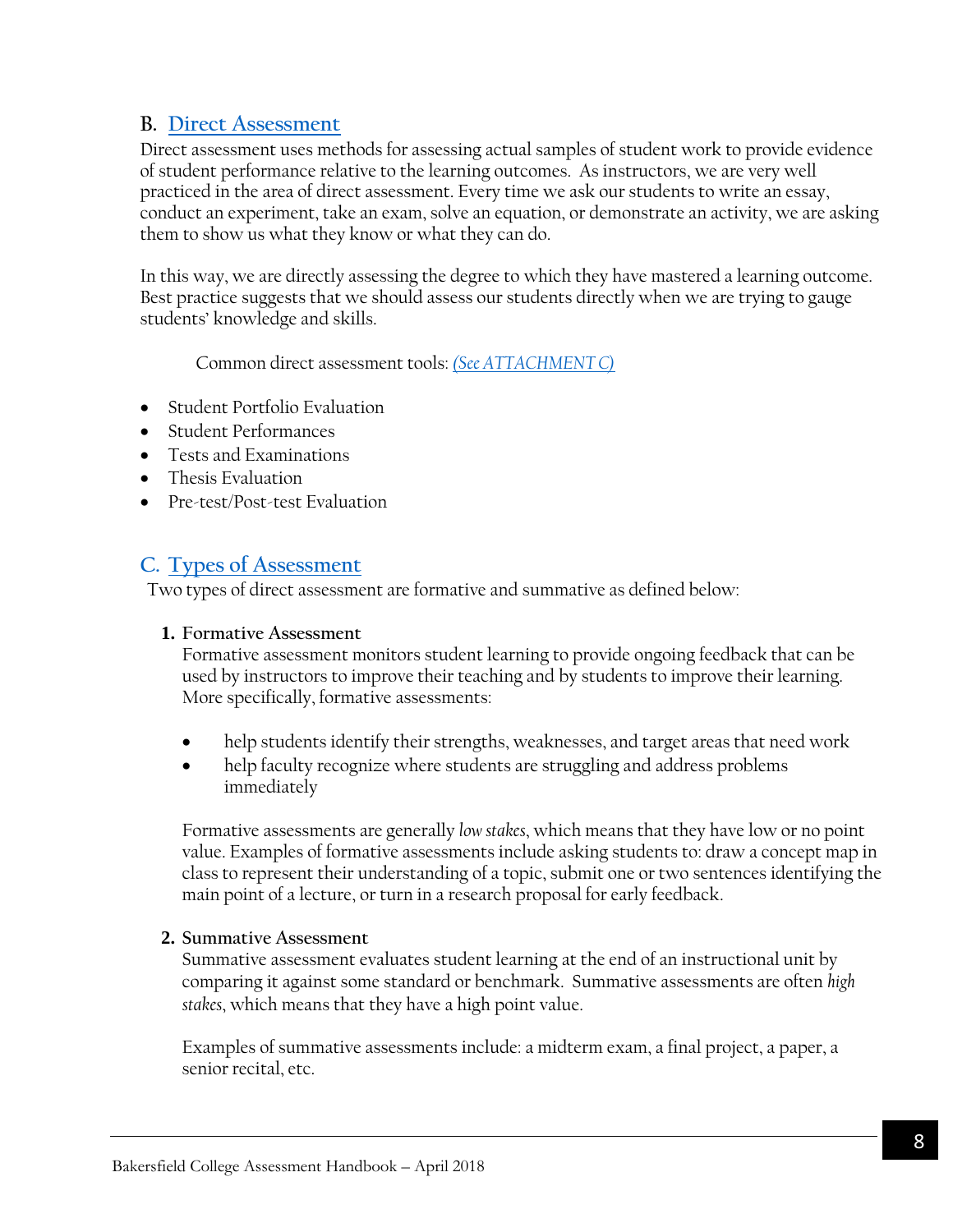Information from summative assessments can be used formatively when students or faculty use it to guide their efforts and activities in subsequent courses.

## <span id="page-8-1"></span><span id="page-8-0"></span>**D. [Choosing an Appropriate Assessment Method and Tool](#page-8-1)**

You will need to consider a variety of factors as you choose your method, including alignment with the outcome, ability to get faculty consensus, and ease of scoring. It is difficult to separate the method from the instrument; however, it is useful to step back at this point and consider the method separately from the actual assignment. Considering the general approach to the assessment will allow you to determine the most appropriate method and develop a useful assessment instrument.

#### **1. Alignment**

Probably the most important consideration when choosing or developing an assessment method is whether it is aligned with the Student Learning Outcome. In other words, is what you're asking the students to do in your assessment going to provide you with solid evidence about whether or not they have achieved the desired outcome? If your outcome deals with a student's ability to make a persuasive speech, a research paper is not a good instrument to measure this outcome.

Aligning outcomes with methods may seem like an obvious recommendation, but it's not uncommon to see a disconnect between the outcome and the assessment instrument.

#### **2. Ease of scoring**

We all know that writing good multiple choice questions takes a lot of time, but scoring them is fast. Writing a good essay question is less time-consuming than grading a stack of student essays. You should consider the time involved in scoring the instrument and reporting the data. When choosing an assessment method you must weigh time against meaningful results.

#### **3. Assess two (or more) Student Learning Outcomes with one method**

One way to balance meaningful results with time spent scoring is to use one assessment instrument to measure more than one outcome. This technique can be used successfully in many disciplines. This approach works especially well if you have both skill- and knowledge-based outcomes to assess. In many ways, this approach is more authentic to student learning because it asks students to integrate knowledge and skills. Assessing each outcome alone certainly works, but combining them gives us a better picture of how students perform in a more "real world" setting. When scoring an assessment which assesses two or more outcomes, you will assign separate scores for each outcome as well as having an overall score.

#### **4. Writing the Assessment Instrument**

Once you've chosen your assessment method (exam, paper, etc.) it's time to write the actual instrument that will be handed out to students. We all have experience with writing assessment instruments; it's one of the major tasks we have as teachers. Again, you need to make absolutely certain that the assessment instrument you use measures how well the students meet the expected outcomes, rather than something else. Additionally,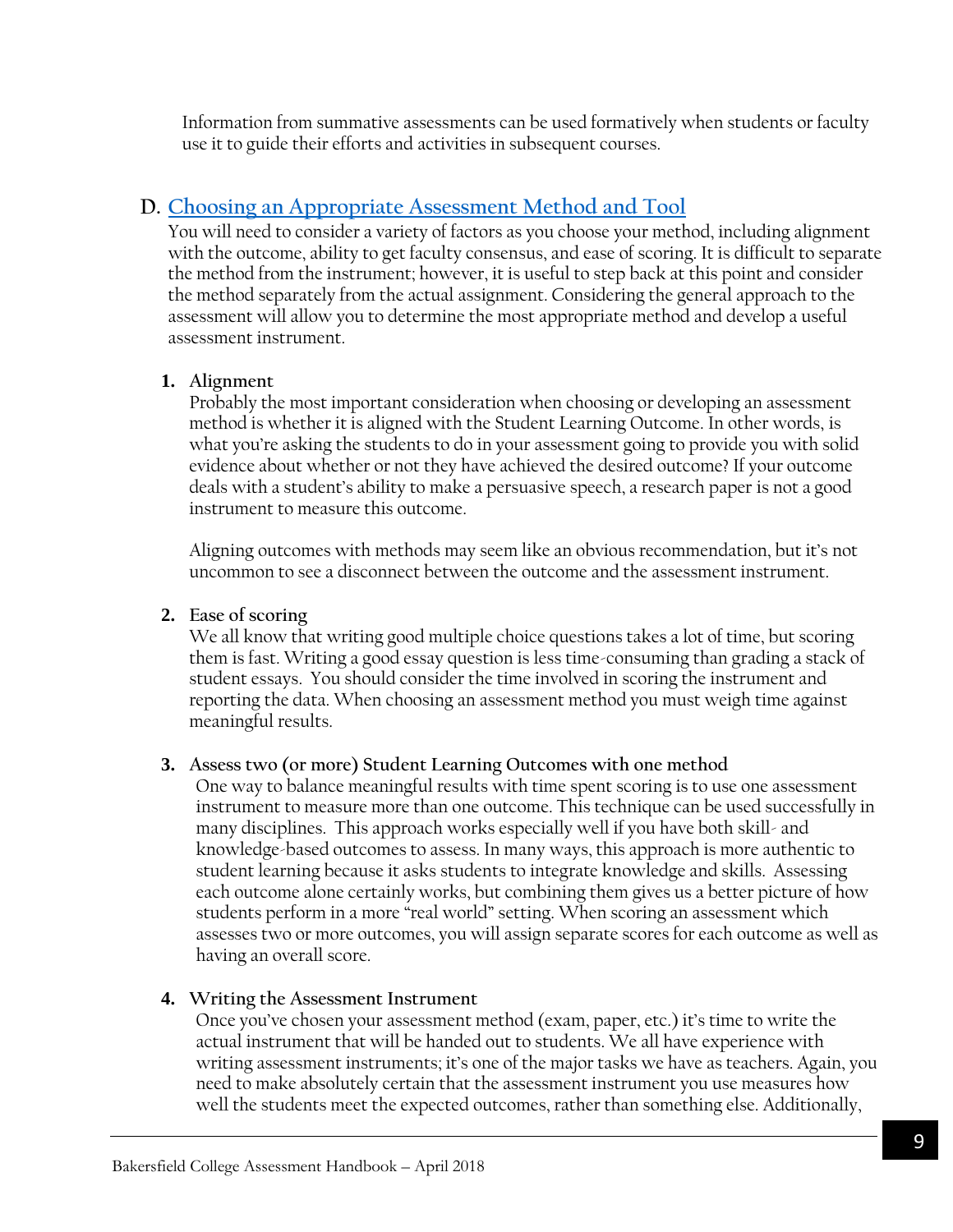make sure the instructions to the student clearly explain the expectations for the assignment. See Table 1 below.

#### **5. Developing an Assessment Tool**

<http://www.cmu.edu/teaching/assessment/index.html>

<http://www.ufv.ca/plar/faculty-and-staff/choosing-assessment-methods/>

<http://sa.uncg.edu/assessment/assessment-resources-2/student-learning-outcomes/>

[https://www.ets.org/Media/Tests/TOEFL\\_Institutional\\_Testing\\_Program/ELLM2002.pdf](https://www.ets.org/Media/Tests/TOEFL_Institutional_Testing_Program/ELLM2002.pdf)

No matter which method and tool that you use, it is vital that you are able to analyze and answer the following questions to ensure the tool is valid and reliable in assessing whether students have achieved the specific SLO(s) you are assessing and will provide sufficient data and information to measure the learning outcome being addressed:

| <b>TABLE1</b>                                                                  |  |
|--------------------------------------------------------------------------------|--|
| Does the assessment adequately evaluate academic performance relevant to       |  |
| the desired outcome? (validity)                                                |  |
| 2. Does this assessment tool enable students with different learning styles or |  |
| abilities to show you what they have learned and what they can do?             |  |
| 3. Does the content examined by the assessment align with the content from     |  |
| the course? (Content validity)                                                 |  |
| 4. Can multiple people use the scoring mechanism and come up with the same     |  |
| general score? (Reliability)                                                   |  |
| 5. Does the assessment provide data that is specific enough for the outcome    |  |
| being assessed? (alignment with SLO)                                           |  |

## <span id="page-9-2"></span><span id="page-9-0"></span>**V.** [ASSESSMENT REPORTING](#page-9-2)

SLO assessment data as reported in eLumen allows for the mapping of course level Student Learning Outcomes to Program Learning Outcomes, General Education learning outcomes and Institutional Learning Outcomes. This aids instructors in evaluation of not only their courses, but gives them aggregate level data about program outcomes, general education learning outcomes and institutional outcomes without having to get access to the course level data.

For further instructions on entering data and reflections in eLumen, see the BC Assessment Committee website or eLumen tutorial page.

## <span id="page-9-1"></span>**VI.** [CLOSING THE LOOP](#page-9-1)

The power of SLO assessment is the importance it gives to "closing the loop." This means using the results to improve whatever it was that was being assessed. Thus, it is vital that we discuss the results and use them to celebrate and build on its strengths and to discuss and remediate its weaknesses.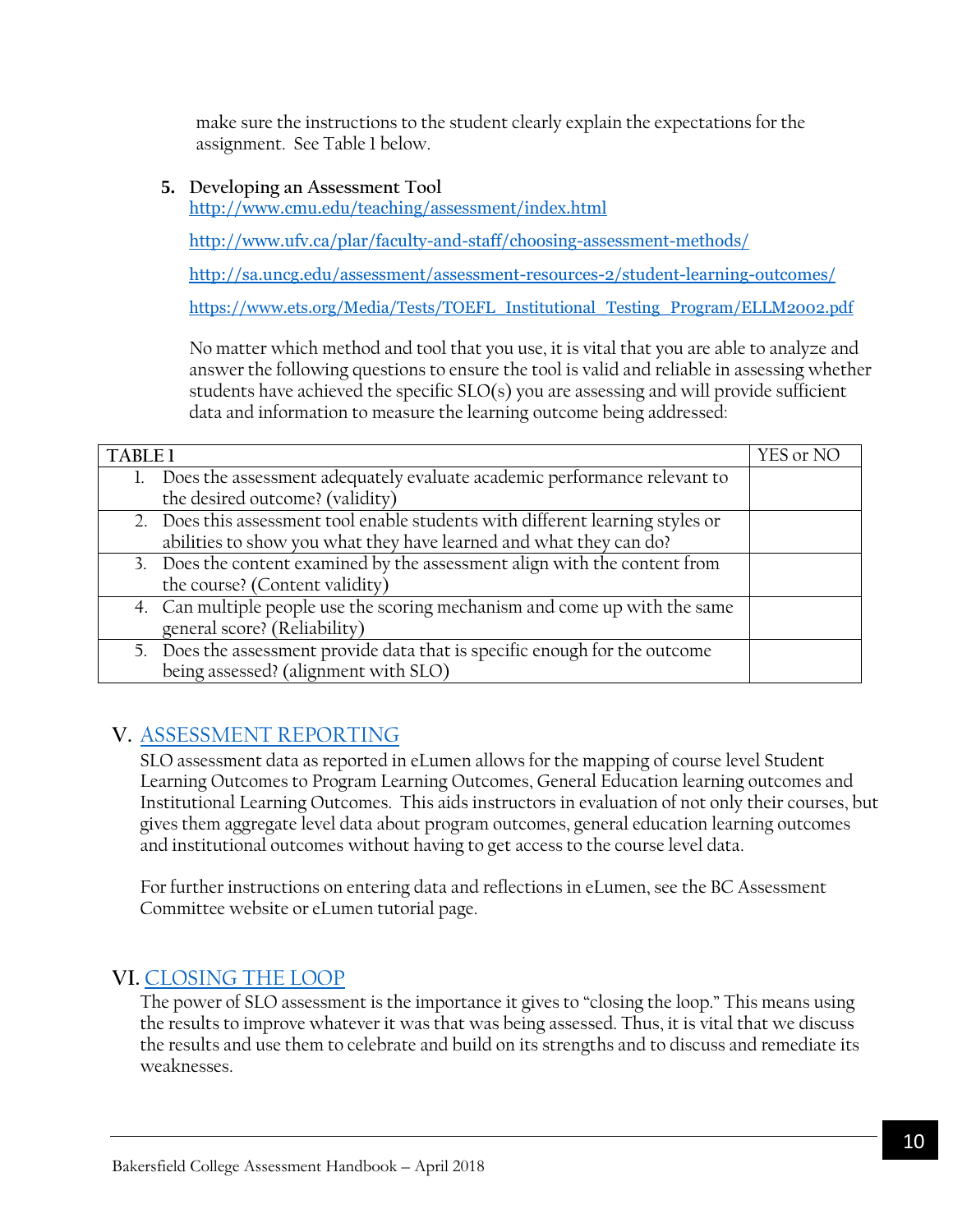The "assessment loop" is closed once a program takes findings from its assessment results and implements changes based on those findings. Generally, assessment findings may indicate a need to modify the assessment process, see examples below.

#### **1. Student Learning Outcomes**

Re-assessing learning outcomes provides a structure for reviewing student learning outcomes. Based on findings from the student learning outcome assessment results, a program may want to retain, modify, or eliminate an outcome.

#### **2. Assessment tool**

In addition to changing outcomes, there might be a need to change the type of data collected. If results obtained were not as expected, it is also important to know if better information could be collected to demonstrate student learning. This change could vary from modifying items on a multiple-choice test to creating a new rubric for reviewing essays.

#### **3. Data collection procedures**

In addition to having the correct tool, it is also important to consider how data were collected in previous student learning assessments. Knowing who was included in the assessment data, and when data were collected are important to understanding if changes need to be made in data collection procedures.

#### **4. Changes in the academic program**

Results from the student learning assessment may indicate that program curricula need to be reviewed and adjusted. Mapping student learning outcomes to the curriculum is the first step to understanding if changes are necessary. Changing how concepts are introduced and the timing of that introduction to students are two common findings from student learning assessments.

#### **5. Mapping outcomes to the curriculum**

Results may indicate a need to understand where students are introduced to concepts defined in the learning outcomes. Mapping learning outcomes to program courses is the first step in understanding where students are introduced to the material they need to master.

#### **6. Examining concept reinforcement**

Often programs will discover that students are introduced to the concept in the curriculum, but course assignments and planned experiences are not sufficient to help students master those concepts. This may lead to considering modifications in assignments, readings, or general teaching approaches to reinforce concepts with students. A program may also discover that a new course needs to be created to sufficiently address a learning outcome.

#### **7. Examining course sequencing**

Sometimes faculty will discover that the course provides sufficient support for the student to master the material, but course sequencing should be adjusted so that students are introduced to concepts that build on and complement each other. The student learning assessment process can be used as an audit of the programmatic educational experience.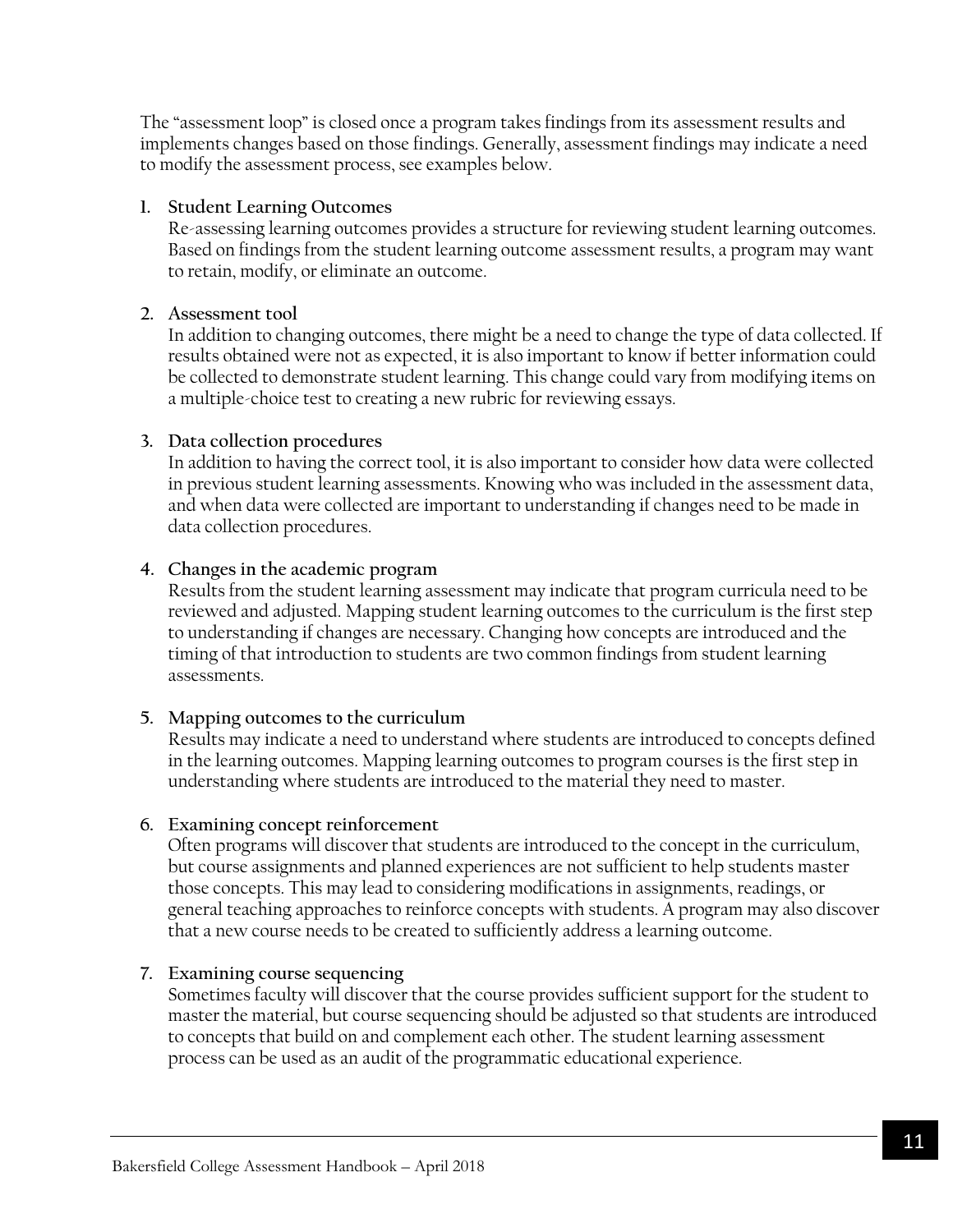#### **8. Consider Resources**

Closing the assessment loop may require the use of additional resources. Discovering the need for additional course sections or courses may require resources beyond current budgets. In addition to fiscal resources, there are other resources such as time to consider. Modifying tests or creating new materials requires time, which is a valuable resource.

#### **9. Taking Action**

Opportunities to improve the assessment process and curriculum may emerge from assessment results, but will not be realized without planning and **implementation**. The assessment loop is only closed if actions are taken to make modifications where necessary. Answering who, what, when, and where questions about assessment modifications are helpful to planning and implementing any changes.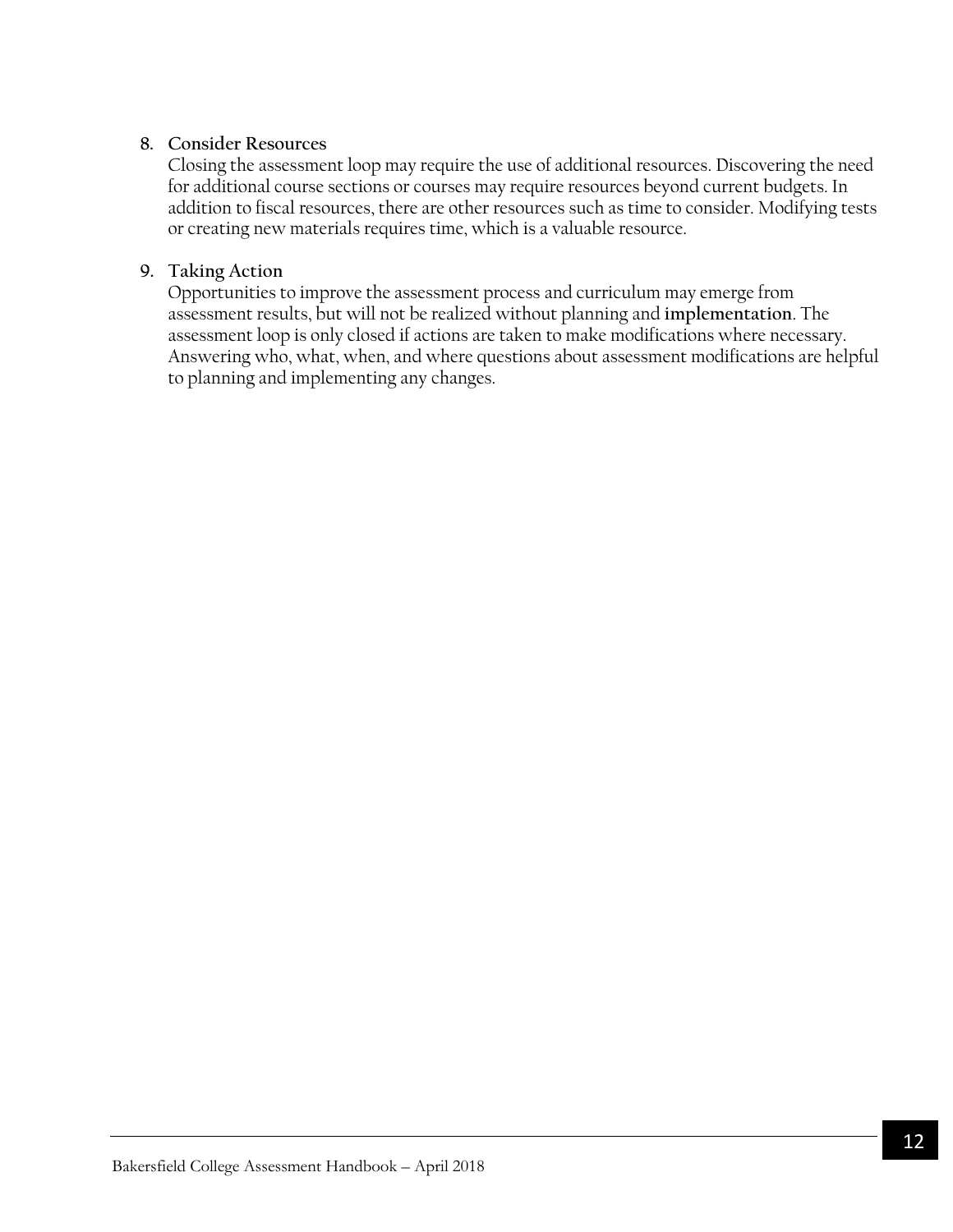#### <span id="page-12-0"></span>**VII.** [REFERENCES](#page-12-0)

- ACCJC (2014). Retrieved from Standards. [https://accjc.org/wp-content/uploads/Accreditation-](https://accjc.org/wp-content/uploads/Accreditation-Standards_-Adopted-June-2014.pdf)[Standards\\_-Adopted-June-2014.pdf](https://accjc.org/wp-content/uploads/Accreditation-Standards_-Adopted-June-2014.pdf)
- Accrediting Commission for Community and Junior Colleges (ACCJC) (2009). ACCJC News March 2009.
- Cartwright, R., Weiner, K., & Streamer-Veneruso, S. (2010, May). Student Learning Outcomes Assessment Handbook [PDF]. 5, Montgomery County: Montgomery College.
- Fulks, J & Pacheco, B. (unk). Student Learnings Outcome Assessment. Reedley College. Retrieved from [https://ueap.sfsu.edu/sites/default/files/assets/assessment/Reedley\\_College\\_AssessmentWork](https://ueap.sfsu.edu/sites/default/files/assets/assessment/Reedley_College_AssessmentWorkbook_Final.pdf) [book\\_Final.pdf](https://ueap.sfsu.edu/sites/default/files/assets/assessment/Reedley_College_AssessmentWorkbook_Final.pdf)
- Guiding Principles for SLO Assessment (2010). The Academic Senate for California Community Colleges (ASCCC). Retrieved from [https://www.asccc.org/sites/default/files/publications/SLO-paper-Fall2010\\_0.pdf](https://www.asccc.org/sites/default/files/publications/SLO-paper-Fall2010_0.pdf)
- Iredale-Kline, S., Baxley, G., & Demarest, S. (2016). Student Learning Outcome and Assessment Handbook. Cuesta College. Retrieved from [https://www.cuesta.edu/about/documents/inst\\_research/Cuesta\\_SLOA\\_Handbook\\_2016.pdf](https://www.cuesta.edu/about/documents/inst_research/Cuesta_SLOA_Handbook_2016.pdf)
- Kuh, G. D., Ikenberry, S. O., & Jankowski, N. (2015). Using Evidence of Student Learning to Improve Higher Education. John Wiley & Sons.
- Kumar, A. (2016). Bloom's Taxonomy. MaxVibrant: Integrated Personal Development Project. Retrieved from<http://www.maxvibrant.com/bloom-s-taxonomy/bloom-s-taxonomy>
- Marymount University (2018, February). Assessment Handbook. Retrieved from [https://www.marymount.edu/marymount.edu/media/Planning-](https://www.marymount.edu/marymount.edu/media/Planning-InstitutionalEffectiveness/Assessment-Handbook-02062018.pdf)[InstitutionalEffectiveness/Assessment-Handbook-02062018.pdf](https://www.marymount.edu/marymount.edu/media/Planning-InstitutionalEffectiveness/Assessment-Handbook-02062018.pdf)
- Nunley, C., Bers, T., & Manning, T. (2011, July). Learning Outcomes Assessment in Community College. Retrieved from<http://learningoutcomesassessment.org/>
- Texas Tech University (unk). Writing and Assessing Course-Level Student Learning Outcomes. Retrieved from [https://www.depts.ttu.edu/opa/resources/docs/Writing\\_Learning\\_Outcomes\\_Handbook3.pdf](https://www.depts.ttu.edu/opa/resources/docs/Writing_Learning_Outcomes_Handbook3.pdf)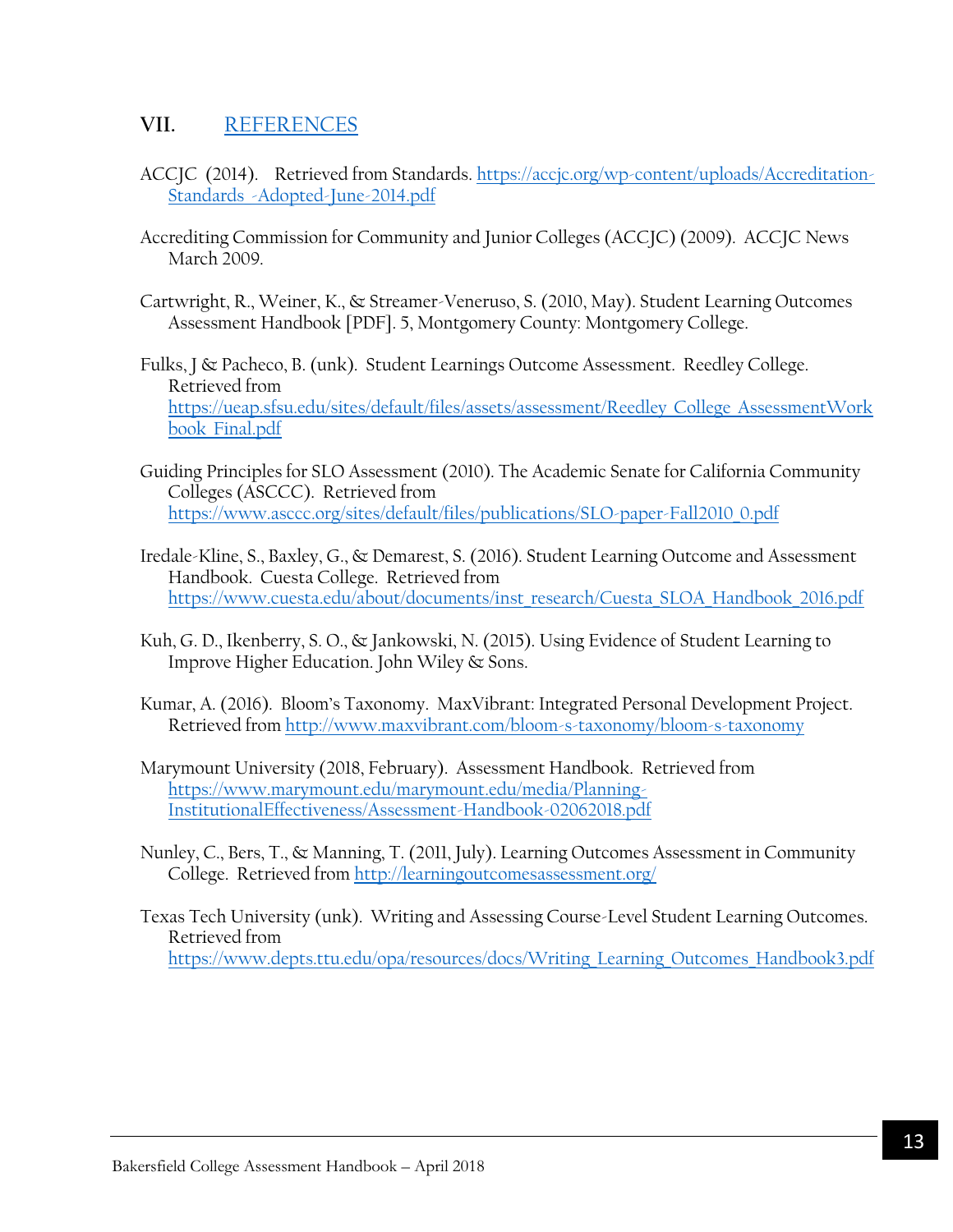## <span id="page-13-2"></span><span id="page-13-0"></span>**VIII. ATTACHMENTS**

## <span id="page-13-1"></span>ATTACHMENT A- BLOOM'S [REVISED LEARNING TAXONOMY](#page-13-2)

**Learning taxonomies** or classifications are commonly utilized as a way of describing different kinds of learning behaviors and characteristics that we wish our students to develop. They are often used to identify different stages of learning development and thus provide a useful tool in distinguishing the appropriateness of particular learning outcomes.

Bloom's taxonomy refers to a classification of the different objectives that educators set for students (learning objectives). It divides educational objectives into three "domains": **cognitive, affective and psychomotor.**

Within the domains, learning at the higher levels is dependent on having attained prerequisite knowledge and skills at lower levels. A goal of Bloom's taxonomy is to motivate educators to focus on all three domains, creating a more **holistic** form of education. Bloom's taxonomy is considered to be a foundational and essential element within the education community.

#### **Cognitive Domain (Knowledge)**

The cognitive domain involves knowledge and the development of intellectual skills. This includes the recall or recognition of specific facts, procedural patterns, and concepts that serve in the development of intellectual abilities and skills.

| Category                                                                                                                                                                    | <b>Examples</b>                                                                                                                                                                                                 | <b>Key Words [Verbs]</b>                                                                                                                                                                                                         |
|-----------------------------------------------------------------------------------------------------------------------------------------------------------------------------|-----------------------------------------------------------------------------------------------------------------------------------------------------------------------------------------------------------------|----------------------------------------------------------------------------------------------------------------------------------------------------------------------------------------------------------------------------------|
| Remembering: Recall previous learned<br>information.                                                                                                                        | Recite a policy. Quote prices from memory to a<br>customer. Knows the safety rules.                                                                                                                             | Defines, describes, identifies, knows, labels, lists,<br>matches, names, outlines, recalls, recognizes,<br>reproduces, selects, states.                                                                                          |
| Understanding: Comprehending the meaning,<br>translation, interpolation, and interpretation of<br>instructions and problems. State a problem in<br>one's own words.         | Rewrites the principles of test writing. Explain<br>in one's own words the steps for performing a<br>complex task. Translates an equation into a<br>computer spreadsheet.                                       | Comprehends converts, defends, distinguishes,<br>estimates, explains, extends, generalizes, gives an<br>example, infers, interprets, paraphrases, predicts,<br>rewrites, summarizes, translates.                                 |
| Applying: Use a concept in a new situation or<br>unprompted use of an abstraction. Applies what<br>was learned in the classroom into novel<br>situations in the work place. | Use a manual to calculate an employee's vacation<br>time. Apply laws of statistics to evaluate the<br>reliability of a written test.                                                                            | Applies changes, computes, constructs,<br>demonstrates, discovers, manipulates, modifies,<br>operates, predicts, prepares, produces, relates,<br>shows, solves, uses.                                                            |
| Analyzing: Separates material or concepts into<br>component parts so that its organizational<br>structure may be understood. Distinguishes<br>between facts and inferences. | Troubleshoot a piece of equipment by using<br>logical deduction. Recognize logical fallacies in<br>reasoning. Gathers information from a<br>department and selects the required tasks for<br>training.          | Analyzes, breaks down, compares, contrasts,<br>diagrams, deconstructs, differentiates,<br>discriminates, distinguishes, identifies,<br>illustrates, infers, outlines, relates, selects,<br>separates.                            |
| Evaluating: Make judgments about the value of<br>ideas or materials.                                                                                                        | Select the most effective solution. Hire the most<br>qualified candidate. Explain and justify a new<br>budget.                                                                                                  | Appraises, compares, concludes, contrasts,<br>criticizes, critiques, defends, describes,<br>discriminates, evaluates, explains, interprets,<br>justifies, relates, summarizes, supports.                                         |
| Creating: Builds a structure or pattern from<br>diverse elements. Put parts together to form a<br>whole, with emphasis on creating a new meaning<br>or structure.           | Write a company operations or process manual.<br>Design a machine to perform a specific task.<br>Integrates training from several sources to solve<br>a problem. Revises and process to improve the<br>outcome. | Categorizes, combines, compiles, composes,<br>creates, devises, designs, explains, generates,<br>modifies, organizes, plans, rearranges,<br>reconstructs, relates, reorganizes, revises,<br>rewrites, summarizes, tells, writes. |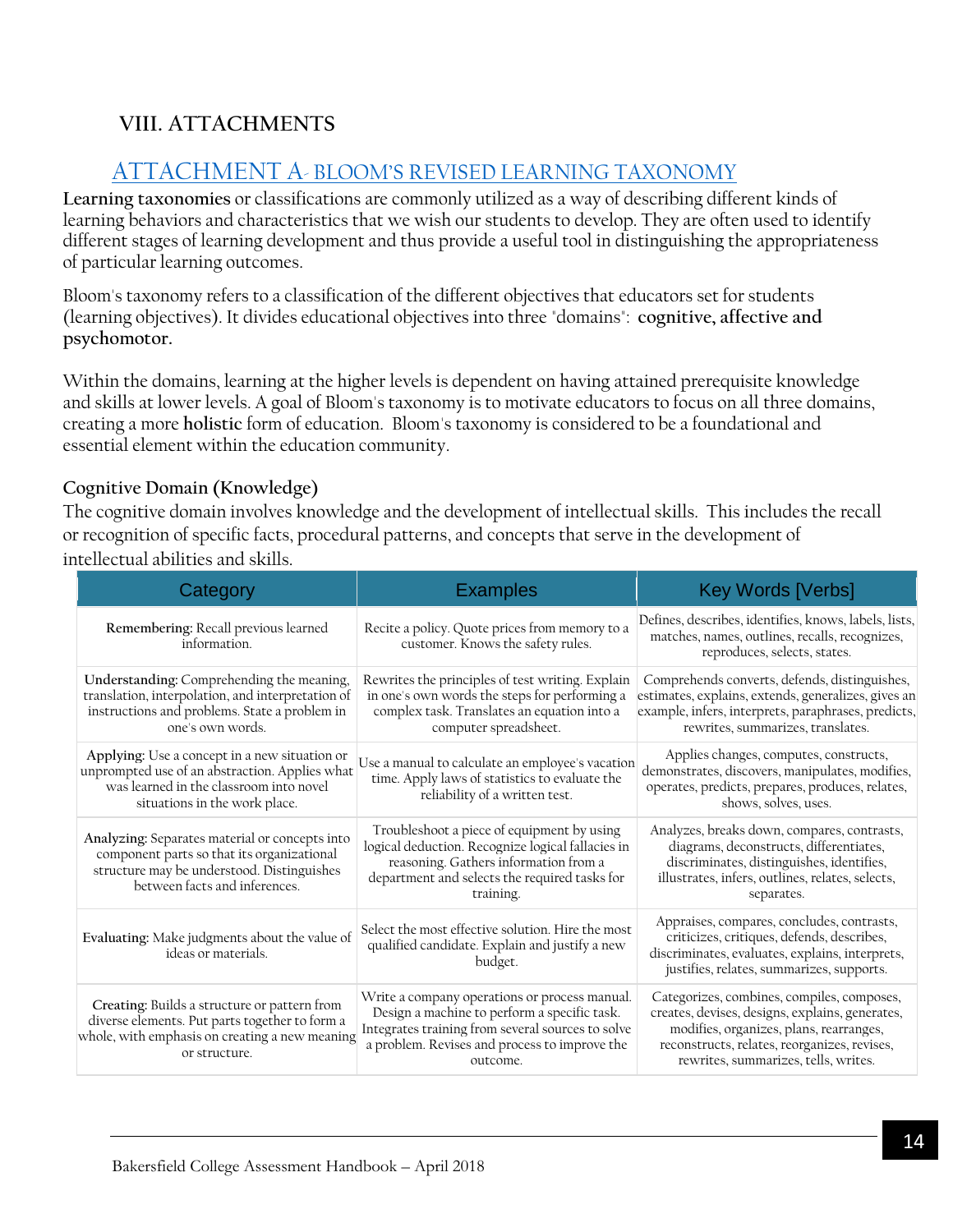#### **Affective Domain (Attitudes)**

The affective domain (Krathwohl, Bloom, Masia, 1973) includes the manner in which we deal with things emotionally, such as feelings, values, appreciation, enthusiasms, motivations, and attitudes.

| Category                                                                                                                                                                                                                                                                                                                                                                 | <b>Examples</b>                                                                                                                                                                                                                                                                                                                                                             | <b>Key Words [Verbs]</b>                                                                                                                                                                            |
|--------------------------------------------------------------------------------------------------------------------------------------------------------------------------------------------------------------------------------------------------------------------------------------------------------------------------------------------------------------------------|-----------------------------------------------------------------------------------------------------------------------------------------------------------------------------------------------------------------------------------------------------------------------------------------------------------------------------------------------------------------------------|-----------------------------------------------------------------------------------------------------------------------------------------------------------------------------------------------------|
| Receiving Phenomena: Awareness, willingness to hear,<br>selected attention.                                                                                                                                                                                                                                                                                              | Listen to others with respect. Listen<br>for and remember the name of newly<br>introduced people.                                                                                                                                                                                                                                                                           | Asks, chooses, describes, follows, gives, holds,<br>identifies, locates, names, points to, selects, sits,<br>erects, replies, uses.                                                                 |
| Responding to Phenomena: Active participation on the<br>part of the learners. Attends and reacts to a particular<br>phenomenon. Learning outcomes may emphasize<br>compliance in responding, willingness to respond, or<br>satisfaction in responding (motivation).                                                                                                      | Participates in class discussions. Gives<br>a presentation. Questions new ideals,<br>concepts, models, etc. in order to fully<br>understand them. Know the safety<br>rules and practices them.                                                                                                                                                                              | Answers, assists, aids, complies, conforms,<br>discusses, greets, helps, labels, performs,<br>practices, presents, reads, recites, reports,<br>selects, tells, writes.                              |
| Valuing: The worth or value a person attaches to a<br>particular object, phenomenon, or behavior. This ranges<br>from simple acceptance to the more complex state of<br>commitment. Valuing is based on the internalization of a<br>set of specified values, while clues to these values are<br>expressed in the learner's overt behavior and are often<br>identifiable. | Demonstrates belief in the democratic<br>process. Is sensitive towards individual<br>and cultural differences (value<br>diversity). Shows the ability to solve<br>problems. Proposes a plan to social<br>improvement and follows through<br>with commitment. Informs<br>management on matters that one feels<br>strongly about.                                             | Completes, demonstrates, differentiates,<br>explains, follows, forms, initiates, invites, joins,<br>justifies, proposes, reads, reports, selects, shares,<br>studies, works.                        |
| Organization: Organizes values into priorities by<br>contrasting different values, resolving conflicts between<br>them, and creating a unique value system. The emphasis is problems. Accepts professional ethical<br>on comparing, relating, and synthesizing values.                                                                                                   | Recognizes the need for balance<br>between freedom and responsible<br>behavior. Accepts responsibility for<br>one's behavior. Explains the role of<br>systematic planning in solving<br>harmony with abilities, interests, and<br>beliefs. Prioritizes time effectively to<br>meet the needs of the organization,<br>family, and self.                                      | Adheres, alters, arranges, combines, compares,<br>completes, defends, explains, formulates,<br>generalizes, identifies, integrates, modifies,<br>orders, organizes, prepares, relates, synthesizes. |
| Internalizing values (characterization): Has a value<br>system that controls their behavior. The behavior is<br>pervasive, consistent, predictable, and most importantly,<br>characteristic of the learner. Instructional objectives are<br>concerned with the student's general patterns of<br>adjustment (personal, social, emotional).                                | Shows self-reliance when working<br>independently. Cooperates in group<br>activities (displays teamwork). Uses<br>an objective approach in problem<br>solving. Displays a professional<br>commitment to ethical practice on a<br>daily basis. Revises judgments and<br>changes behavior in light of new<br>evidence. Values people for what they<br>are, not how they look. | Acts, discriminates, displays, influences, listens,<br>modifies, performs, practices, proposes, qualifies,<br>questions, revises, serves, solves, verifies.                                         |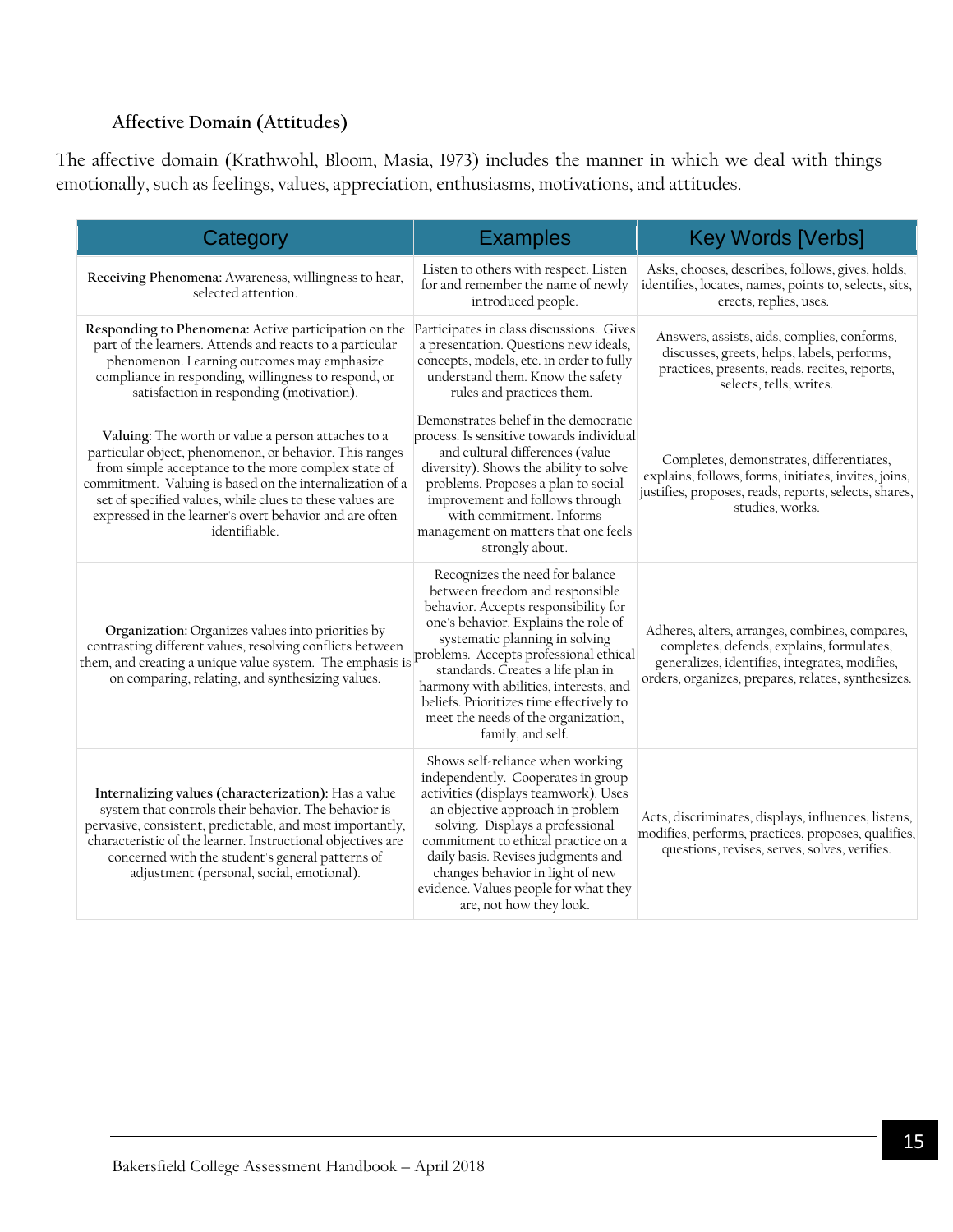#### **Psychomotor Domain (Behaviors, Skills)**

The psychomotor domain includes physical movement, coordination, and use of the motor-skill areas. Development of these skills requires practice and is measured in terms of speed, precision, distance, procedures, or techniques in execution.

| Category                                                                                                                                    | Examples                                                                                                                                                                                                                       | Key Words [Verbs]                                                                                           |
|---------------------------------------------------------------------------------------------------------------------------------------------|--------------------------------------------------------------------------------------------------------------------------------------------------------------------------------------------------------------------------------|-------------------------------------------------------------------------------------------------------------|
| Imitation: Observing and patterning behavior<br>after someone else. Performance may be of low<br>quality.                                   | observing a demonstrator.                                                                                                                                                                                                      | Copying a work of art. Performing a skill while Copy, follow, mimic, repeat, replicate, reproduce,<br>trace |
| Manipulation: Being able to perform certain<br>actions by memory or following instructions.                                                 | Being able to perform a skill on one's own after<br>taking lessons or reading about it. Follows<br>instructions to build a model.                                                                                              | Act, execute, perform                                                                                       |
| Precision: Refining, becoming more exact.<br>Performing a skill within a high degree of<br>precision.                                       | Working and reworking something, so it will be<br>"just right." Perform a skill or task without<br>assistance. Demonstrate a task to a beginner.                                                                               | Calibrate, demonstrate, master, perfectionism                                                               |
| Articulation: Coordinating and adapting a series<br>of actions to achieve harmony and internal<br>consistency.                              | Combining a series of skills to produce a video<br>that involves music, drama, color, sound, etc.<br>Combining a series of skills or activities to meet<br>a novel requirement.                                                | Adapt, constructs, creates, modifies                                                                        |
| Naturalization: Mastering a high level<br>performance until it becomes second-nature or<br>natural, without needing to think much about it. | Maneuvers a car into a tight parallel parking<br>spot. Operates a computer quickly and<br>accurately. Displays competence while playing<br>the piano. Michael Jordan playing basketball or<br>Nancy Lopez hitting a golf ball. | Design, development                                                                                         |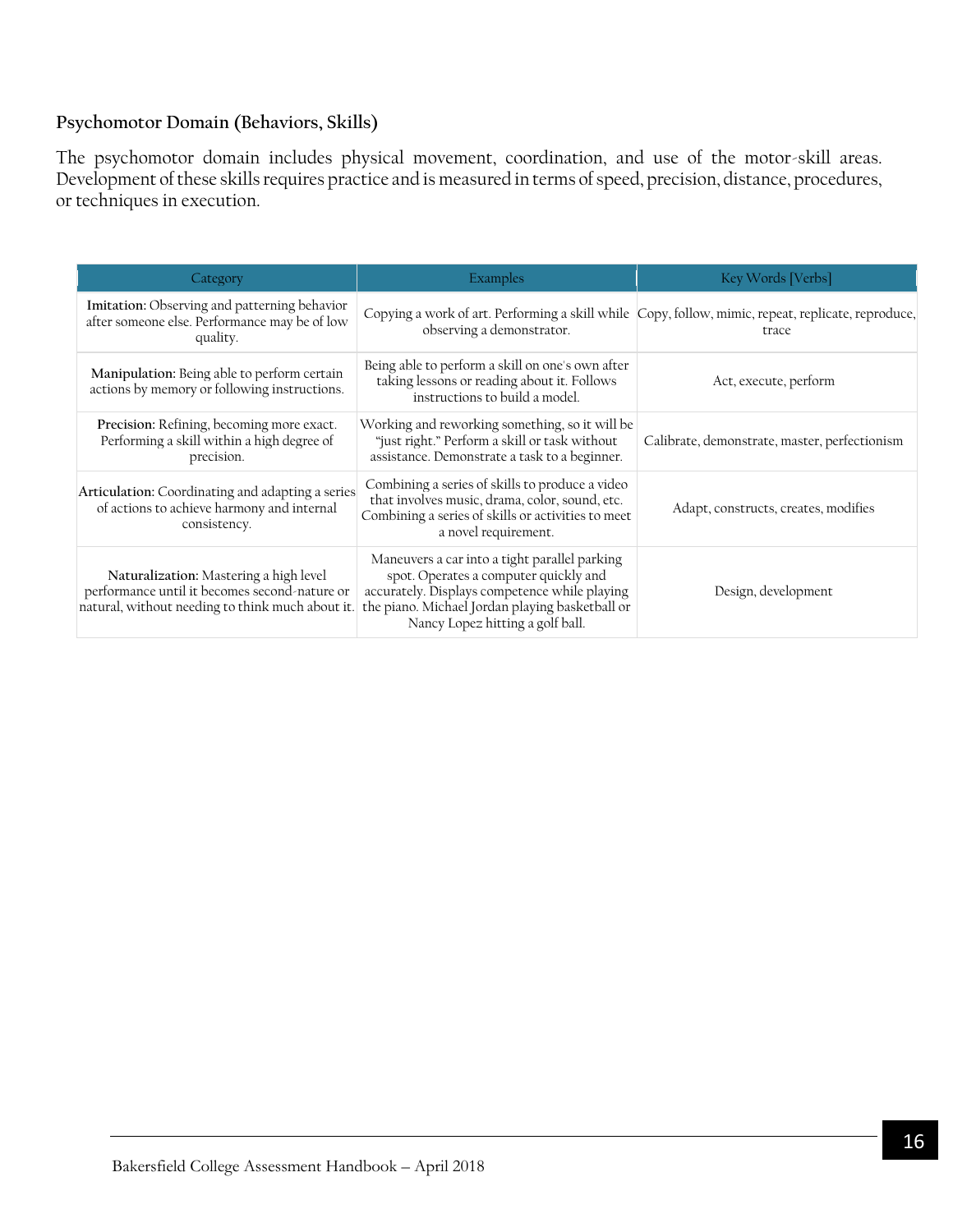# <span id="page-16-0"></span>**ATTACHMENT B** - [SLO CHECKLIST](#page-16-0)

| <b>Student Learning Outcomes (SLO) Checklist</b>                                                    |  |  |
|-----------------------------------------------------------------------------------------------------|--|--|
| Do SLOs include active verbs (as appropriate for class description, see examples in Bloom's         |  |  |
| ATTACHMENT if unsure)?                                                                              |  |  |
| Comments:                                                                                           |  |  |
|                                                                                                     |  |  |
| Do the SLOs suggest or identify an assessment?                                                      |  |  |
| Comments:                                                                                           |  |  |
|                                                                                                     |  |  |
| Does the set of SLOs address more than one domain (cognitive, psychomotor, and affective)?          |  |  |
| Comments:                                                                                           |  |  |
|                                                                                                     |  |  |
| Are the SLOs written as outcomes rather than as objectives?                                         |  |  |
| Language indicates an important overarching concept versus small lesson or chapter objectives.<br>٠ |  |  |
| Outcomes address what a student will be able to do at the completion of the course.<br>$\bullet$    |  |  |
| SLOs address student competency rather than content coverage.                                       |  |  |
| Comments:                                                                                           |  |  |
|                                                                                                     |  |  |
| Are the SLOs appropriate for the course or program?                                                 |  |  |
| Consistent with course description                                                                  |  |  |
| Represents a fundamental result of the course<br>$\bullet$                                          |  |  |
| Aligns with other courses in a sequence, if applicable<br>$\bullet$                                 |  |  |
| Represents collegiate level work                                                                    |  |  |
| Comments:                                                                                           |  |  |
|                                                                                                     |  |  |
| Do the SLOs reflect as value seen at other colleges, professional organizations or vocational       |  |  |
| expectations?                                                                                       |  |  |
| Comments:                                                                                           |  |  |
|                                                                                                     |  |  |
| Will students understand the SLOs?                                                                  |  |  |
| Comments:                                                                                           |  |  |
|                                                                                                     |  |  |

#### **As you talk to colleagues about SLOs, keep these things in mind**:

- Each class section, course, program, and institution has unique factors.
- Disciplines have unique language and culture.
- Cross disciplinary conversations are invaluable; do not do this in a vacuum.
- Ultimately, discipline-specific conversations best define competencies for students.
- Everyone is a learner when it comes to assessment.

<span id="page-16-1"></span>(Fulks & Pacheco, unk)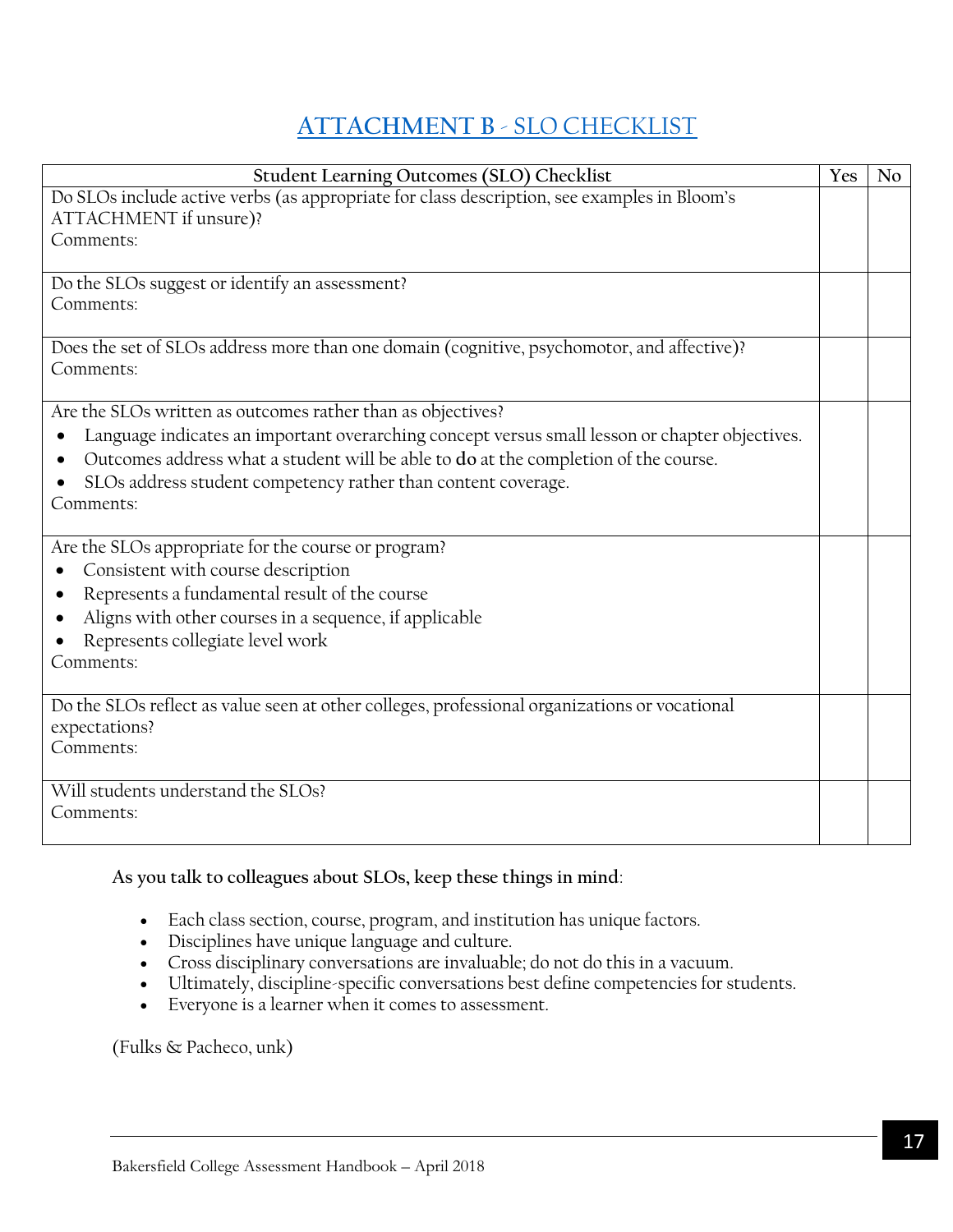# <span id="page-17-0"></span>**ATTACHMENT C** - [TYPES OF ASSESSMENT MEASURES](#page-16-1)

**Course-embedded assessments** are direct measures which use student work in specific courses to assess student learning. Students are already motivated to do their best on these assessments because they are conventionally graded on them. For example, if one learning outcome requires students to synthesize the literature on a topic in the field, student research papers may be evaluated using a rubric to assess how well they meet the learning outcome. Many classroom assignments can be used for course-embedded assessment as long as they assess a program's student learning outcome. Courseembedded assessment measures are often selected because they take place in the classroom, take advantage of student motivation to do well, and directly assess what is taught in the classroom.

- **1. Examinations:** Many SLOs can be assessed by examinations given within the course. In some cases the measured outcomes will be identical to the PLOs and, the exam questions will assess both course and program outcomes. In programs without capstone courses, it might be possible to write a coordinated set of exam questions that provide a fuller picture of student learning when administered in exams across a series of courses.
- **2. Course papers:** Course papers can be used as measures for SLOs. Because students create these papers for a grade, they are motivated to do their best and these papers may reflect the students' best work. Faculty committees can also read these same papers to assess the attainment of PLOs. In most cases, this second reading should be done by someone other than the instructor or by others along with the instructor, as the purpose for the assessment is different than grading. Scoring rubrics for the papers, based on the relevant learning outcomes should be developed and shared with faculty raters prior to rating to promote interrater reliability.
- **3. Course projects and presentations:** Products other than papers can also be assessed for attainment of SLOs and PLOs. For example, if students are required to give oral presentations, other faculty and even area professionals can be invited to these presentations and can serve as outside evaluators using the same rubric as other raters.
- **4. Student performances:** In some areas, such as teaching or counseling, analysis of student classroom teaching, mock counseling sessions or other performances can provide useful measures of student learning. A standardized evaluation form is necessary to ensure consistency in assessment. One advantage of using performances is that they can be videotaped for later analysis.

**Cross course measures** are direct measures of student work across the program. Cross course measures examine students' work that incorporates multiple dimensions of knowledge, skills and abilities developed throughout the entire program. The most common types of cross course measures are capstone course papers and projects, and student portfolios.

**1. Capstone courses:** Capstone courses provide an opportunity to measure student learning, because this is where students are most likely to exhibit their cumulative understanding and competence in the discipline. One of the purposes of capstone courses is to provide an opportunity for students to "put it together," which typically requires students to integrate the knowledge, skills and abilities found in the program's learning outcomes.